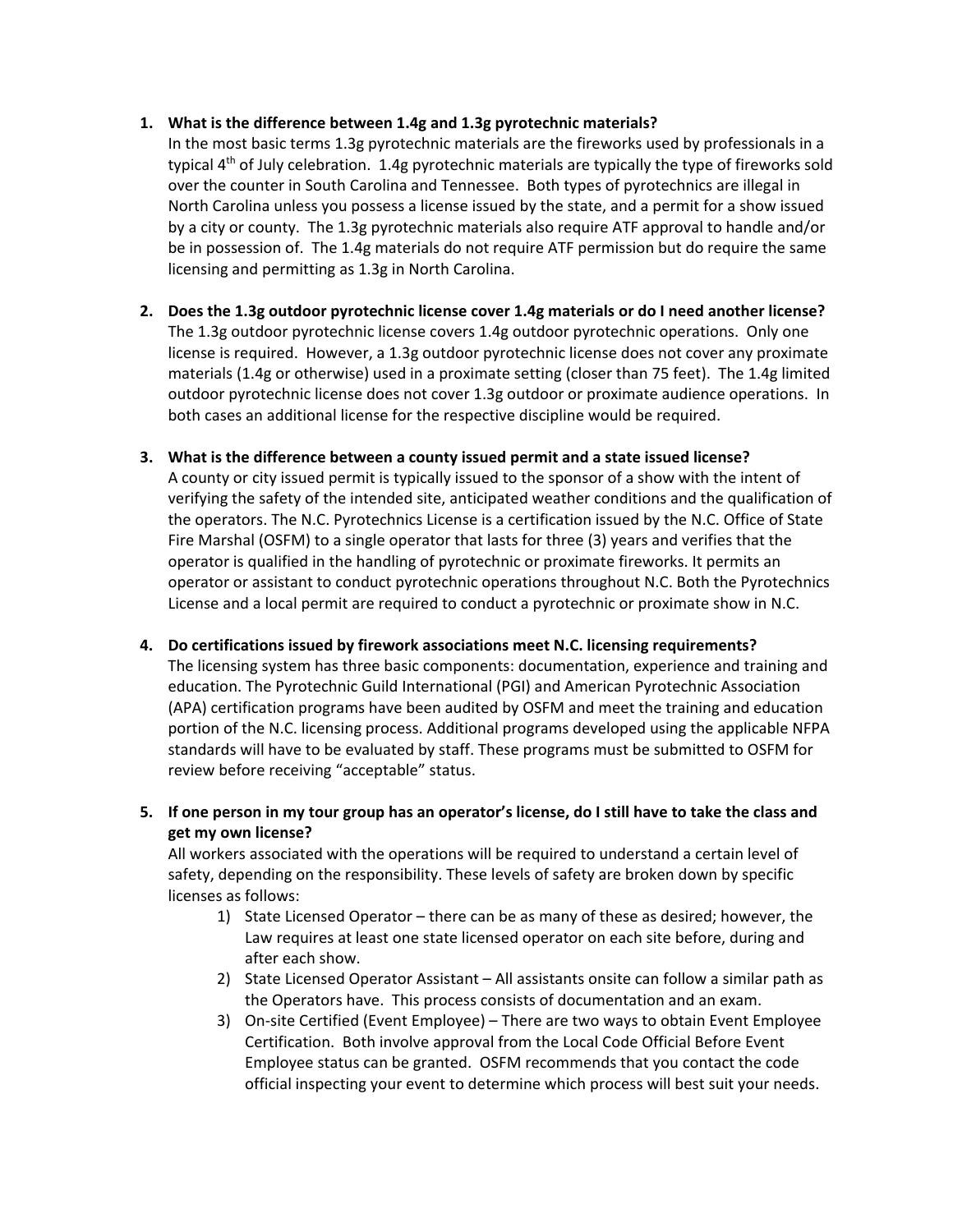OSFM has developed an On-line Certification test to be taken by the Event employee prior to the code Official arriving on-site. The Employee can go to the following Link: [http://www.ncdoi.com/OSFM/Fire\\_Safety\\_Programs/Default.aspx?field1=Pyrotechni](http://www.ncdoi.com/OSFM/Fire_Safety_Programs/Default.aspx?field1=Pyrotechnic_Event_Employee&user=Pyrotechnic_License_Information) [c\\_Event\\_Employee&user=Pyrotechnic\\_License\\_Information](http://www.ncdoi.com/OSFM/Fire_Safety_Programs/Default.aspx?field1=Pyrotechnic_Event_Employee&user=Pyrotechnic_License_Information) to read details of the event employee On-line certification exam. If the code official overseeing the event does not allow on-line certifications the three step process below must be followed to obtain event employee certification.

- a) A safety briefing from the operator.
- b) The event employee filling out a form provided by the operator and downloaded from our Web site.
- c) The Code Official from the local jurisdiction issuing an Event Employee certification card for each Employee during their inspection.
- **6. What if I'm with a traveling tour group, and I can't get to N.C. to take a class before we're scheduled to perform?**

OSFM already recognizes the PGI and APA certification programs, which are national programs and do not necessarily, have to be attained in North Carolina. Contact the N.C. Office of State Fire Marshal if the class is not available or your schedule does not allow attendance at a class prior to your N.C. event. OSFM may be able to offer some assistance in locating or providing a class for your group.

## **7. What is considered proof of training?**

Currently the training considered adequate is either APA or PGI Certification. OSFM is auditing individual classes based on the APA or PGI guidelines to approve equivalent classes by certified and experienced instructors.

**8. What are the requirements for a substantially equivalent training program?**

The basic requirements for a substantially equivalent class are a minimum of 6 hours of classroom education on NFPA 1123 for Pyrotechnic and 1126 for Proximate and two hours of practical time.

#### **9. What training does OSFM conduct?**

OSFM does not conduct any training classes, but we do list classes posted by OSFM approved instructors.

# **10. How do I sign up for classes?**

All the approved classes with the contact information for the class organizer are listed on the OSFM web page as they are offered. As more classes are offered, additional postings will appear. At certain times of the year, classes are not held as often so there may be none listed. Contact the class organizer in the listing to sign up for a class.

## **11. How much do the classes cost?**

The class cost varies depending on the sponsor. Typically, the sponsor is attempting to cover the expense of the instructors and the pyrotechnics used in the practical session of the class.

#### **12. How much does the license cost?**

The cost of the license application \$100.00 and extends for three (3) years. If an operator desires to be licensed to operate outdoor Pyrotechnics and Proximate Audience Pyrotechnics,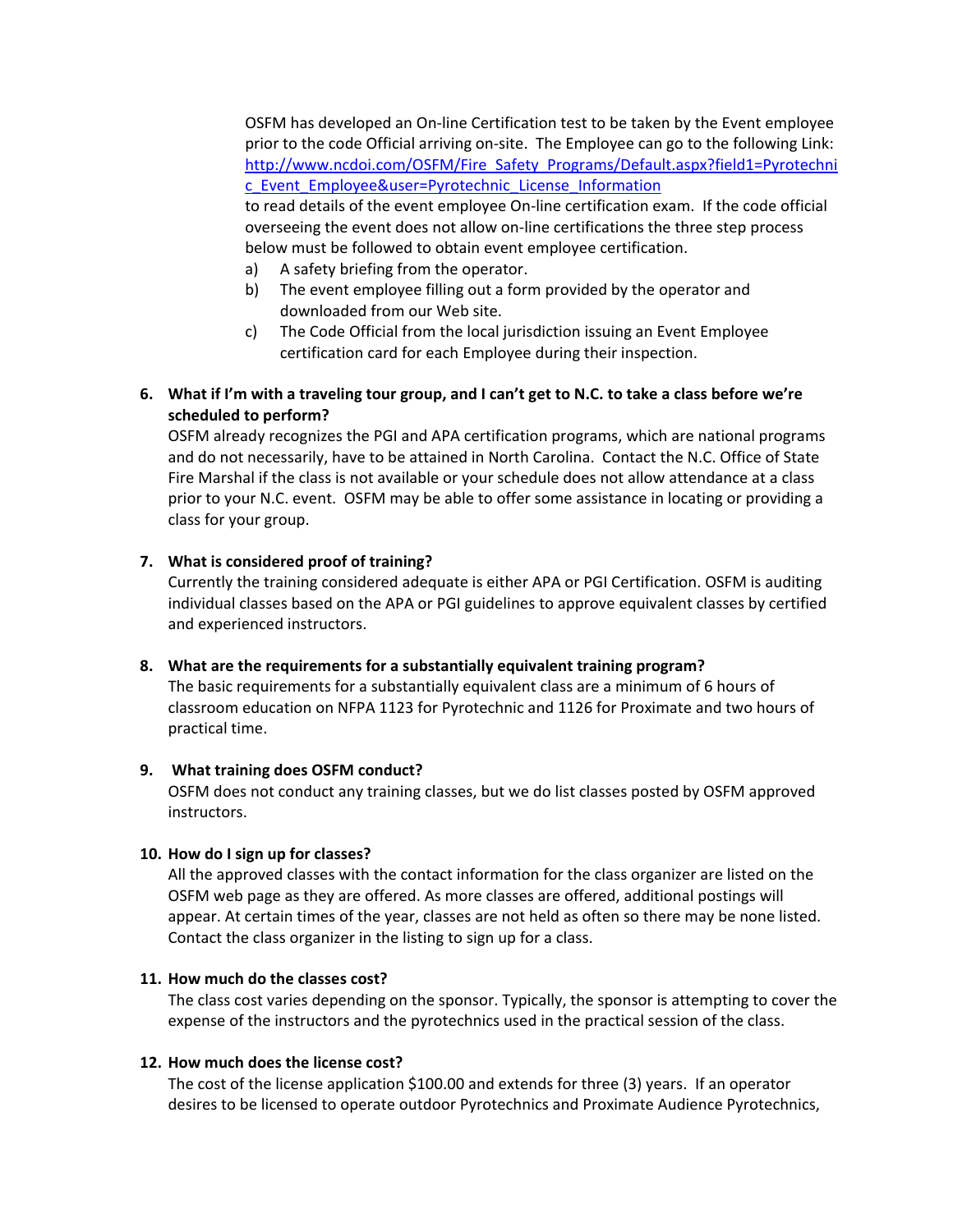then the cost would be \$200.00 (\$100 for each license). Renewal of Licenses will Cost 60.00 for operators and 30.00 for assistants. There is an additional 10.00 testing fee for each test taken.

#### **13. If I am licensed in another state, am I permitted to operate pyrotechnics in N.C.?**

No. Although licensing in another state will assist in the application process, it is still necessary to fill out and provide the information requested in the N.C. application. Your out of state license may fulfill some N.C. requirements. However, which requirements are affected will depend on the requirements of the different state licenses you have obtained. We require documentation of your existing license.

## **14. How long should I allow for the licensing process (application, class, test etc.)?**

The process will be highly dependant upon the individual applicant. The training must be completed prior to submitting the application and is solely the responsibility of the applicant to schedule and complete. Upon approval of their application, each applicant will be able to sign up for a test date based on the schedule available. Review of the application should be completed by OSFM staff within 14 days of receipt.

## **15. How do I take the licensing test?**

The first step to obtaining approval for testing status is to file an application with the Office of State Fire Marshal. Upon filing an application and obtaining "approved" status the applicant will receive an email allowing them to schedule themselves for the state exam. The test is administered by the Office of State Fire Marshal.

#### **16. Can I take the test online?**

We offer 1.4g and 1.3g Pyrotechnic Assistant Tests on-line. Applicants must be pre-approved and must have paid their application and testing fee prior to being granted access to the On-line exam. Operator tests are not available on-line. We will do everything we can to accommodate the schedule limitations of out of town operators.

#### **17. What is considered a passing grade on the pyrotechnic operator test?**

You must score at least 75% to pass either the pyrotechnic operator test or the proximate test. You may retake the test only twice, before having to retake a class.

#### **18. What should I use to study for the test?**

Currently the only study guides for the test administered by OSFM are NFPA 1123, the 2014 edition; NFPA 1126, the 2011 edition; the N. C. Fire Code Chapter 56; and N.C. General Statute 14-410 – 14-415 and 58-82A 1-3. You may purchase a copy of the NFPA materials from NFPA or ICC. General Statutes are available online. There are no sample tests available as study guides.

# **19. Are there different tests or one test that requires knowledge of both large outdoor displays (1.3g displays) small outdoor (1.4g displays) and proximate displays?**

There are three different tests; one for 1.3g Pyrotechnic, one for 1.4g pyrotechnic and one for Proximate Fireworks. The assistant tests are also different.

#### **20. When and where do I take the test?**

Pyro assistants may test online. Raleigh testing is done on an appointment basis. Testing may also be offered at our regional office in Asheville, on Wednesdays only. Please contact Renita Denton at 919-647-0005 or [renita.denton@ncdoi.gov](mailto:renita.denton@ncdoi.gov) for information or to schedule a test.